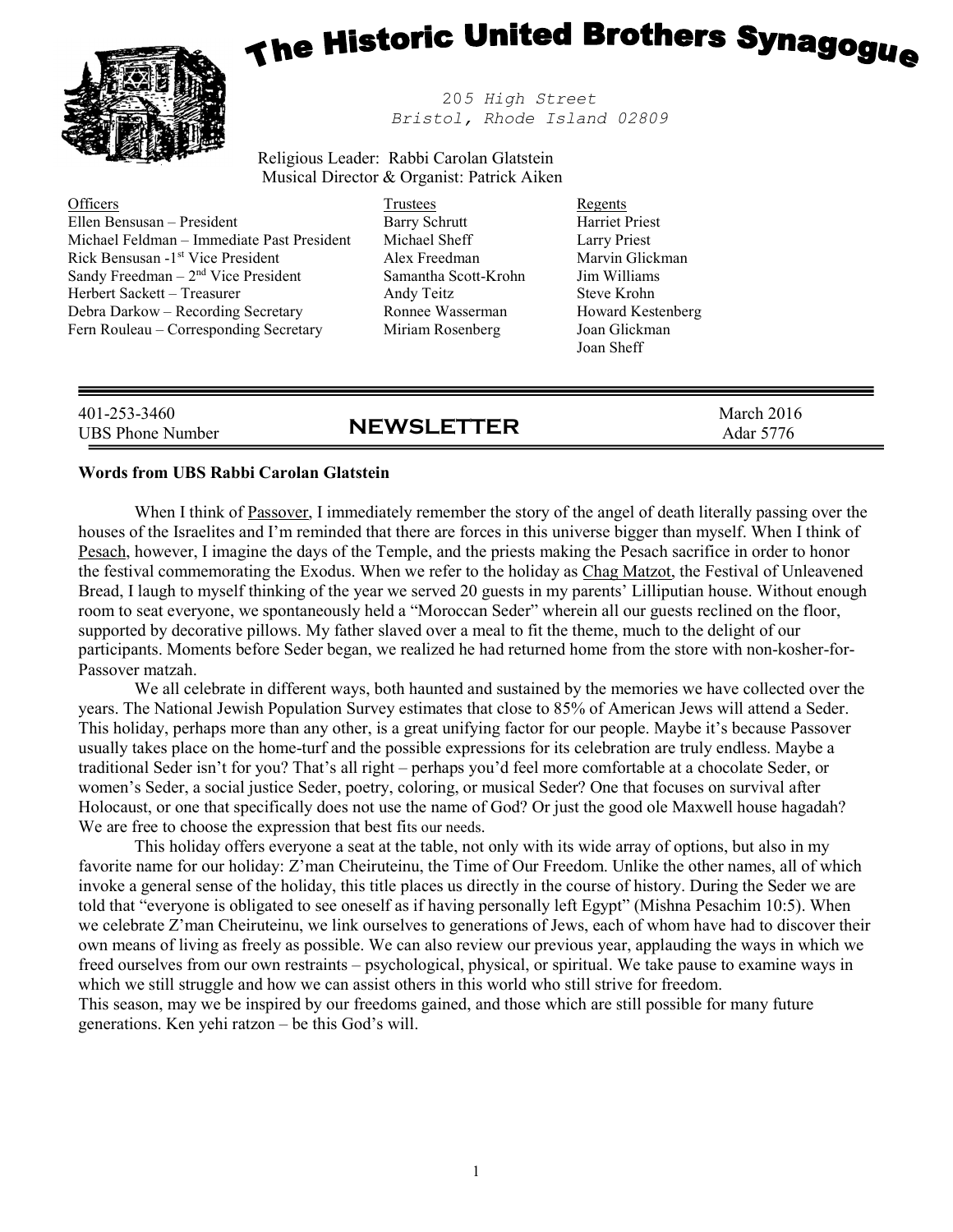#### President's Message

Recently, Rick and I went on a 5 week road trip to celebrate his retirement. One of our destinations was Savannah, Georgia where we spent a full week in order to explore this beautiful and historic city more thoroughly. One of our favorite tours was to Congregation Mickve Israel, one of the oldest congregations in the United States. The docent who gave the tour explained how the original congregants came in 1733 from London's Bevis Marks Synagogue and included Sephardim who had recently escaped from the Inquisition in Portugal. Despite the many hardships this group faced in the new colony of Georgia, they grew and thrived. The docent told many stories of specific congregants and their amazing contributions to the new colony and their integration into the fabric of Savannah life.

 After the tour, we reflected on all that we had heard and came to the conclusion that we, as Jews, have survived thousands of years and many horrific struggles because we are an adaptable tribe. Our ancestor's will to preserve the Jewish religion and traditions was so strong that they were willing to change, move and adapt to what was thrown in their paths. It could not have been an easy decision to get on a ship and leave London for some strange, swampy, unknown new colony, but the desire to preserve their Jewish faith was stronger than their fear.

 We at United Brothers Synagogue are doing what we can to preserve the Jewish presence in the Bristol area. At times, it may seem like a struggle, but it is well worth the effort. Our congregation provides a warm and welcoming environment for everyone to participate. We, like the early Jewish settlers, have learned to adapt and embrace all those who have been put in our path. Please join us at the next service or celebration; become more actively involved on our Board or committees. We hope, with your help, to continue to grow and thrive.

# SAVE THE DATES

2016 calendar Services schedule through September Friday April 1, 2016 7:30pm Sunday April 24, 2016 Congregational Seder Sunday May 1, 2016 Annual Meeting Friday May 6, 2016 7:30pm Friday June 3, 2016 7:30pm Friday July 8, 2016 7:30pm Friday August 5, 2016 7:30pm Friday September 2, 2016 7:30pm

#### December Latkepalooza

 To quote Rabbi Glatstein, "Who knew that Chanukah was the third High Holiday!" The Annual Latkepalooza drew over 40 people to the Temple for a delicious dinner of a variety of latkes, salads, kugels and after services, desserts. The entire congregation contributed to the wonderful dinner and dessert. Although the room was packed, everyone enjoyed getting to talk to friends and meet new people. Members and non-members alike commented on the "hamish" feeling United Brothers Synagogue fosters in all of our events. Good food, good friends…what could be better!

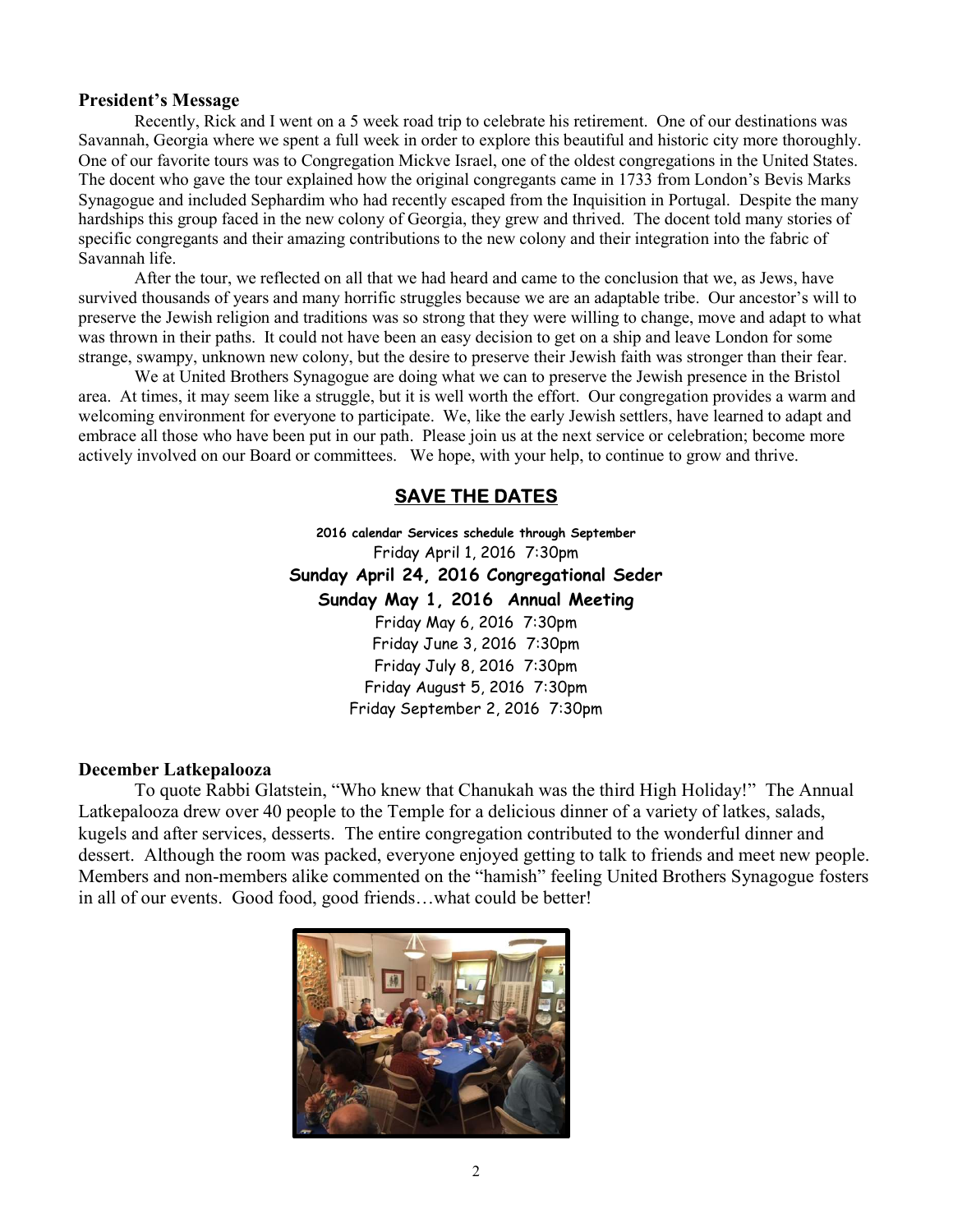#### January Chocolate and Wine Service

January is always a bitter cold month, so how do you tempt people to come to Friday night services? Chocolate and Wine!! About 30 people attended our first Chocolate and Wine service with our own congregant, Sandra Freedman leading us in prayer. Sandra taught us some new tunes and helped us understand the reason behind many of the prayers we say each Shabbat. She also read from the Torah and encouraged the entire congregation's participation. The oneg, sponsored by the Mah Jong group, featured everything chocolate, including a homemade Chocolate Challah created by Lisa Kotlen. Steve Krohn donated four different wines to pair with the chocolate desserts, making for a celebratory evening. The night was a hit…might have to make this an annual event!







## Shabbat Across America

Friday night, March 3<sup>rd</sup> was the Annual Shabbat Across America celebration. This program has been conducted for 20 years across both Canada and the United States, uniting more than a million Jews in a unique Shabbat experience. This year, United Brothers joined the celebration for our first Annual Shabbat Across America. Thanks to the hard work of Michael Feldman, Fern Rouleau and Deb Darkow (and others), Rabbi Glatstein and participants had a delicious dinner and welcomed Shabbat as a community. Everyone had a wonderful time! This looks like another social event to add to our growing annual calendar of celebrations!